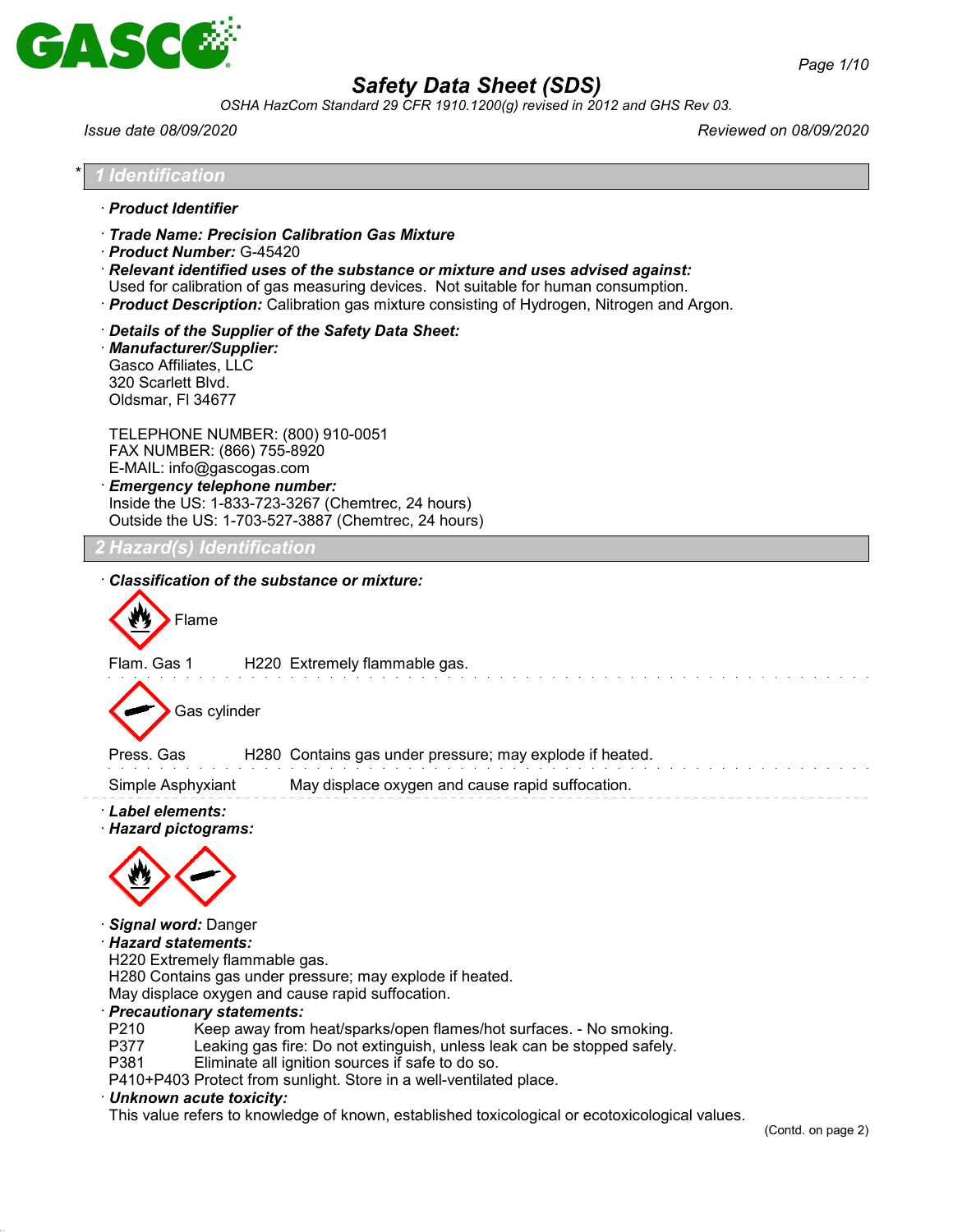*OSHA HazCom Standard 29 CFR 1910.1200(g) revised in 2012 and GHS Rev 03.*

### *Issue date 08/09/2020 Reviewed on 08/09/2020*

### *Trade Name: Precision Calibration Gas Mixture*

- 100 % of the mixture consists of component(s) of unknown toxicity.
- · *Classification system:* NFPA/HMIS Definitions: 0-Least, 1-Slight, 2-Moderate, 3-High, 4-Extreme
- · *NFPA ratings (scale 0 4)*



· *HMIS-ratings (scale 0 - 4)*

**HEALTH**  FIRE **REACTIVITY** 0 0 Health = 0  $\boxed{0}$  $Fire = 0$ Physical Hazard = 0

· *Hazard(s) not otherwise classified (HNOC):* None known

\* *3 Composition/Information on Ingredients*

## · *Chemical characterization: Substance*

· *Description:* Mixture of substances listed below with non-hazardous additions.

| · Dangerous Components:             |          |                                                         |             |  |
|-------------------------------------|----------|---------------------------------------------------------|-------------|--|
| CAS: 7440-37-1<br>RTECS: CF 2300000 | Argon    | $\Diamond$ Press. Gas, H280; Simple Asphyxiant          | 60-95.8745% |  |
| CAS: 1333-74-0<br>RTECS: MW 8900000 | Hydrogen | $\otimes$ Flam. Gas 1, H220; $\otimes$ Press. Gas, H280 | 3.1255-30%  |  |
| CAS: 7727-37-9<br>RTECS: QW 9700000 | Nitrogen | $\Diamond$ Press. Gas, H280; Simple Asphyxiant          | 1-10%       |  |

### · *Additional information:*

The exact percentages of the ingredients of this mixture are considered to be proprietary and are withheld in accordance with the provisions of paragraph (i) of §1910.1200 of 29 CFR 1910.1200 Trade Secrets.

### *4 First-Aid Measures*

#### · *Description of first aid measures*

### · *After inhalation:*

Generally the product does not irritate with inhalation.

Supply fresh air; consult doctor in case of complaints.

· *After skin contact:*

In cases of contact with liquified material, frostbite may occur. Immerse frostbite in cool-warm water and seek medical attention.

If skin irritation occurs, consult a doctor.

### · *After eye contact:*

Not anticipated under normal use.

Rinse opened eye for several minutes under running water. If symptoms persist, consult a doctor.

- · *After swallowing:* Not a normal route of entry.
- · *Information for doctor*
- · *Most important symptoms and effects, both acute and delayed:* No further relevant information available.
- · *Indication of any immediate medical attention and special treatment needed:*

No further relevant information available.

(Contd. on page 3)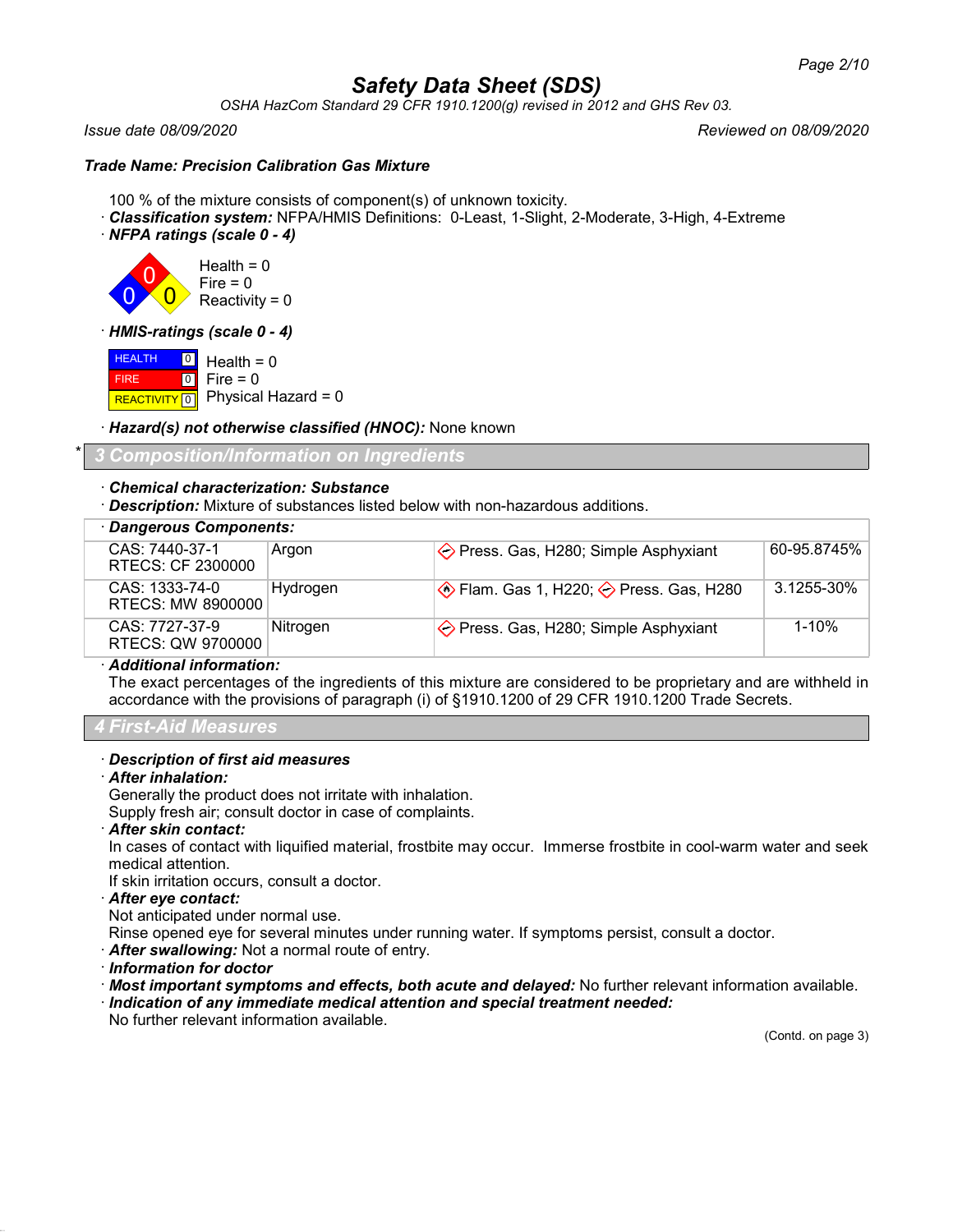*OSHA HazCom Standard 29 CFR 1910.1200(g) revised in 2012 and GHS Rev 03.*

*Issue date 08/09/2020 Reviewed on 08/09/2020*

### *Trade Name: Precision Calibration Gas Mixture*

### \* *5 Fire-Fighting Measures*

- · *Extinguishing media*
- · *Suitable extinguishing agents:*

Use fire fighting measures that suit the environment.

Use water spray to cool fire-exposed containers.

- · *For safety reasons unsuitable extinguishing agents:* No further relevant information.
- · *Special hazards arising from the substance or mixture:*
- Closed containers may explode when exposed to extreme heat.

If incinerated, product will releaset the following toxic fumes: Oxides of Nitrogen (NOx).

#### · *Advice for firefighters*

This gas mixture is flammable; and, containers, when involved in fire, may rupture or burst in the heat of the fire.

· *Special protective equipment for firefighters:*

As in any fire, wear self-contained breathing apparatus pressure-demand (NIOSH approved or equivalent) and full protective gear to prevent contact with skin and eyes.

#### \* *6 Accidental Release Measures*

### · *Personal precautions, protective equipment and emergency procedures:*

Treat any fumes as toxic.

Keep away from ignition sources

Ensure adequate ventilation.

Keep people at a distance and stay upwind.

Wear protective equipment. Keep unprotected persons away.

In a confined area, NIOSH approved respiratory protection may be required.

· *Environmental precautions:* No special measures required.

- · *Methods and material for containment and cleaning up:* Ensure adequate ventilation.
- · *Reference to other sections:*

See Section 7 for information on safe handling.

See Section 8 for information on personal protection equipment.

See Section 13 for disposal information.

#### · *Protective Action Criteria for Chemicals*

| $·$ PAC-1:         |                    |
|--------------------|--------------------|
| 7440-37-1 Argon    | 65,000 ppm         |
| 1333-74-0 Hydrogen | 65000*** ppm       |
| 7727-37-9 Nitrogen | 7.96E+05 ppm       |
| $·$ PAC-2:         |                    |
| 7440-37-1 Argon    | 2.30E+05 ppm       |
| 1333-74-0 Hydrogen | 230000*** ppm      |
| 7727-37-9 Nitrogen | 8.32E+05 ppm       |
| $·$ PAC-3:         |                    |
| 7440-37-1 Argon    | 4.00E+05 ppm       |
| 1333-74-0 Hydrogen | 400000*** ppm      |
| 7727-37-9 Nitrogen | 8.69E+05 ppm       |
|                    | (Contd. on page 4) |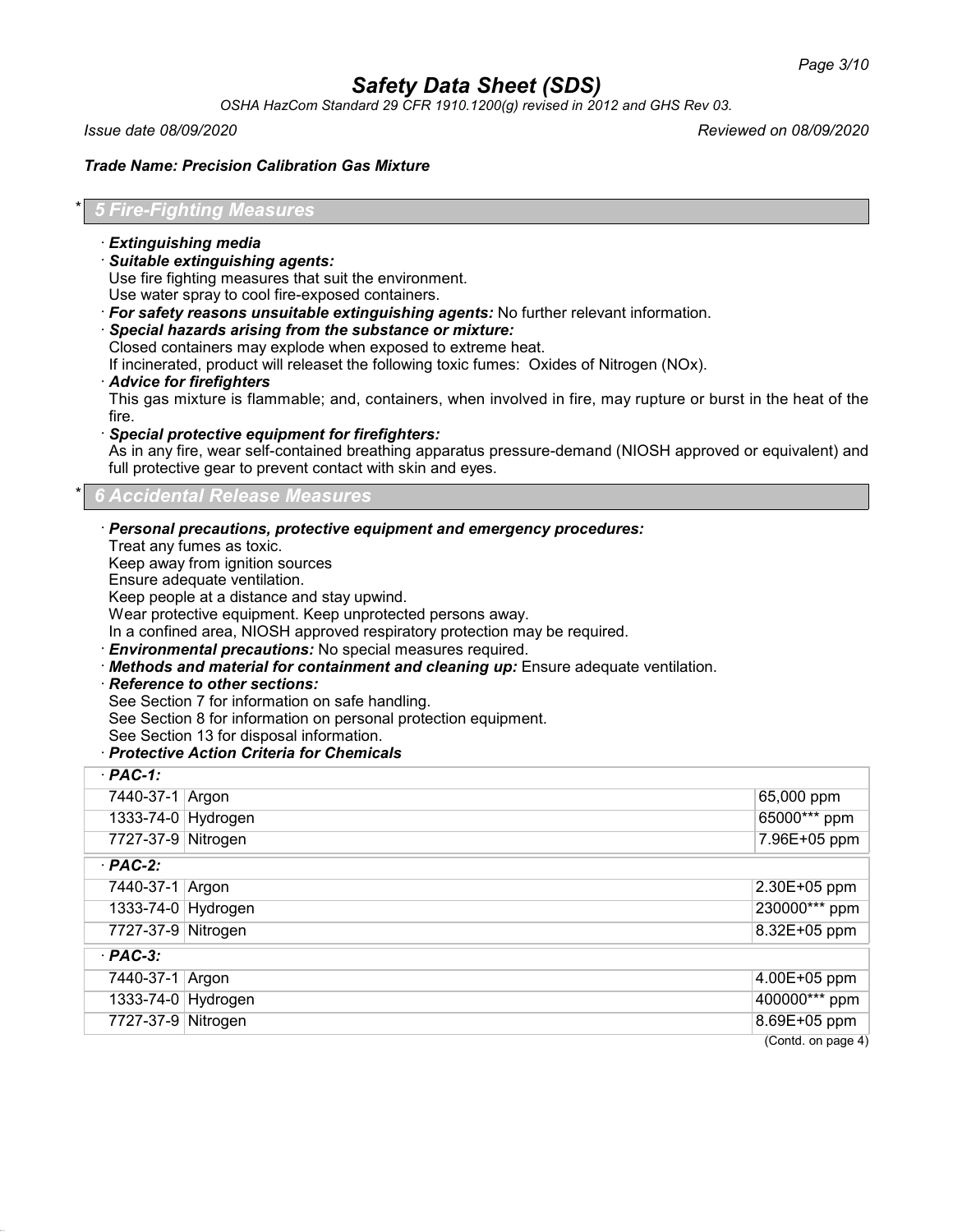*OSHA HazCom Standard 29 CFR 1910.1200(g) revised in 2012 and GHS Rev 03.*

*Issue date 08/09/2020 Reviewed on 08/09/2020*

*Trade Name: Precision Calibration Gas Mixture*

## *7 Handling and Storage*

### · *Handling*

## · *Precautions for safe handling:*

### Open and handle receptacle with care.

Be aware of any signs of dizziness or fatigue; exposures to fatal concentrations of this gas mixture could occur without any significant warning symptoms due to the potential for oxygen deficiency (simple asphyxiation). Do not attempt to adjust, repair or in any other way modify the cylinders containing this gas mixture. If there is a malfunction or another type of operational problem, contact nearest distributor immediately.

## · *Information about protection against explosions and fires:*

Do not spray on a naked flame or any incandescent material.

Do not cut, grind or weld on container that contains or contained product.

Keep ignition sources away - Do not smoke.

Protect from heat.

Protect against electrostatic charges.

Pressurized container: protect from sunlight and do not expose to temperatures exceeding 50°C, i.e. electric lights. Do not pierce or burn, even after use.

- · *Conditions for safe storage, including any incompatibilities* Store away from strong oxidizing agents.
- · *Storage*
- · *Requirements to be met by storerooms and receptacles:*
- Store in a cool location.

Cylinders should be firmly secured to prevent falling or being knocked over. Cylinders must be protected from the environment, and preferably kept at room temperature. Cylinders should be stored in dry, well-ventilated areas, away from sources of heat, ignition, and direct sunlight. Protect cylinders against physical damage. Full and empty cylinders should be segregated. Use a "first-on, first-out" inventory system to prevent full containers from being stored for long periods of time.

· *Information about storage in one common storage facility:* Not required.

# · *Further information about storage conditions:*

Keep receptacle tightly sealed.

Do not gas tight seal receptacle.

Store in cool, dry conditions in well sealed receptacles.

Protect from heat and direct sunlight.

Specific end use(s): No further relevant information available.

# \* *8 Exposure Controls/Personal Protection*

· *Additional information about design of technical systems:* No further data; see section 7.

· *Control parameters:*

All ventilation should be designed in accordance with OSHA standard (29 CFR 1910.94). Use mechanical (general) ventilation for storage areas. Use appropriate ventilation as required to keep Exposure Limits in Air below TLV & PEL limits.

· *Components with occupational exposure limits:*

**7440-37-1 Argon**

 $TLV$  see App. F, Simple asphyxiant

### **1333-74-0 Hydrogen**

TLV TLV withdrawn-see App. F;simple asphyxiant;(D, EX)

### **7727-37-9 Nitrogen**

TLV withdrawn TLV, see App. F; simple asphyxiant

· *Additional information:* The lists that were valid during the creation of this SDS were used as basis.

(Contd. on page 5)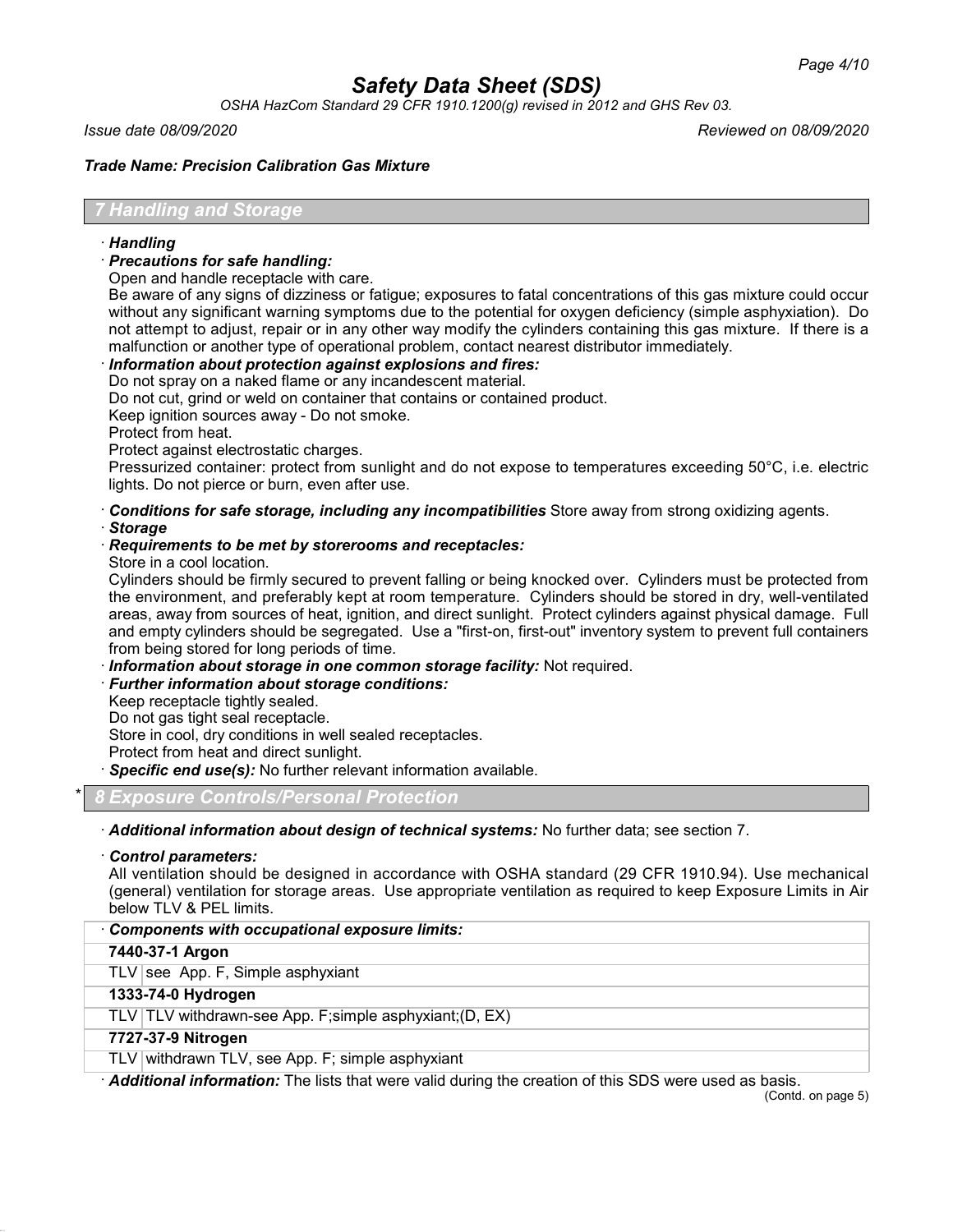*OSHA HazCom Standard 29 CFR 1910.1200(g) revised in 2012 and GHS Rev 03.*

*Issue date 08/09/2020 Reviewed on 08/09/2020*

*Trade Name: Precision Calibration Gas Mixture*

- · *Exposure controls:*
- · *Personal protective equipment*
- · *General protective and hygienic measures:* Wash hands before breaks and at the end of work.
- · *Breathing equipment:* Use suitable respiratory protective device in case of insufficient ventilation.
- · *Protection of hands:* Not required.
- · *Material of gloves:* Not applicable.
- · *Penetration time of glove material:* Not applicable.
- · *Eye protection:* Not necessary under normal conditions.
- · *Limitation and supervision of exposure into the environment:* None
- *9 Physical and Chemical Properties*

| Information on basic physical and chemical properties<br><b>General Information</b><br>· Appearance: |                                                       |
|------------------------------------------------------------------------------------------------------|-------------------------------------------------------|
| Form:<br>Color:<br>· Odor:                                                                           | Gaseous<br>Clear, colorless<br>Odorless               |
| · Odor threshold:                                                                                    | Not determined.                                       |
| · pH-value:                                                                                          | Not determined.                                       |
| Change in condition<br><b>Melting point/Melting range:</b><br><b>Boiling point/Boiling range:</b>    | Not determined.<br>Not determined.                    |
| · Flash point:                                                                                       | Not determined.                                       |
| · Flammability (solid, gaseous):                                                                     | Flammable.                                            |
| · Ignition temperature:                                                                              | Not applicable                                        |
| · Decomposition temperature:                                                                         | Not determined.                                       |
| · Auto igniting:                                                                                     | Product is not self-igniting.                         |
| · Danger of explosion:                                                                               | Not determined.                                       |
| · Explosion limits:<br>Lower:<br><b>Upper:</b>                                                       | Not determined.<br>Not determined.                    |
| · Vapor pressure:                                                                                    | Not determined.                                       |
| · Density:<br><b>Relative density:</b><br>Vapor density:<br><b>Evaporation rate:</b>                 | Not determined.<br>Not determined.<br>Not applicable. |
| · Solubility in / Miscibility with:<br><b>Water:</b>                                                 | Not miscible or difficult to mix.                     |
| · Partition coefficient (n-octanol/water): Not determined.                                           |                                                       |
| · Viscosity:<br>Dynamic:<br><b>Kinematic:</b>                                                        | Not determined.<br>Not determined.                    |
| Other information:                                                                                   | No further relevant information available.            |

(Contd. on page 6)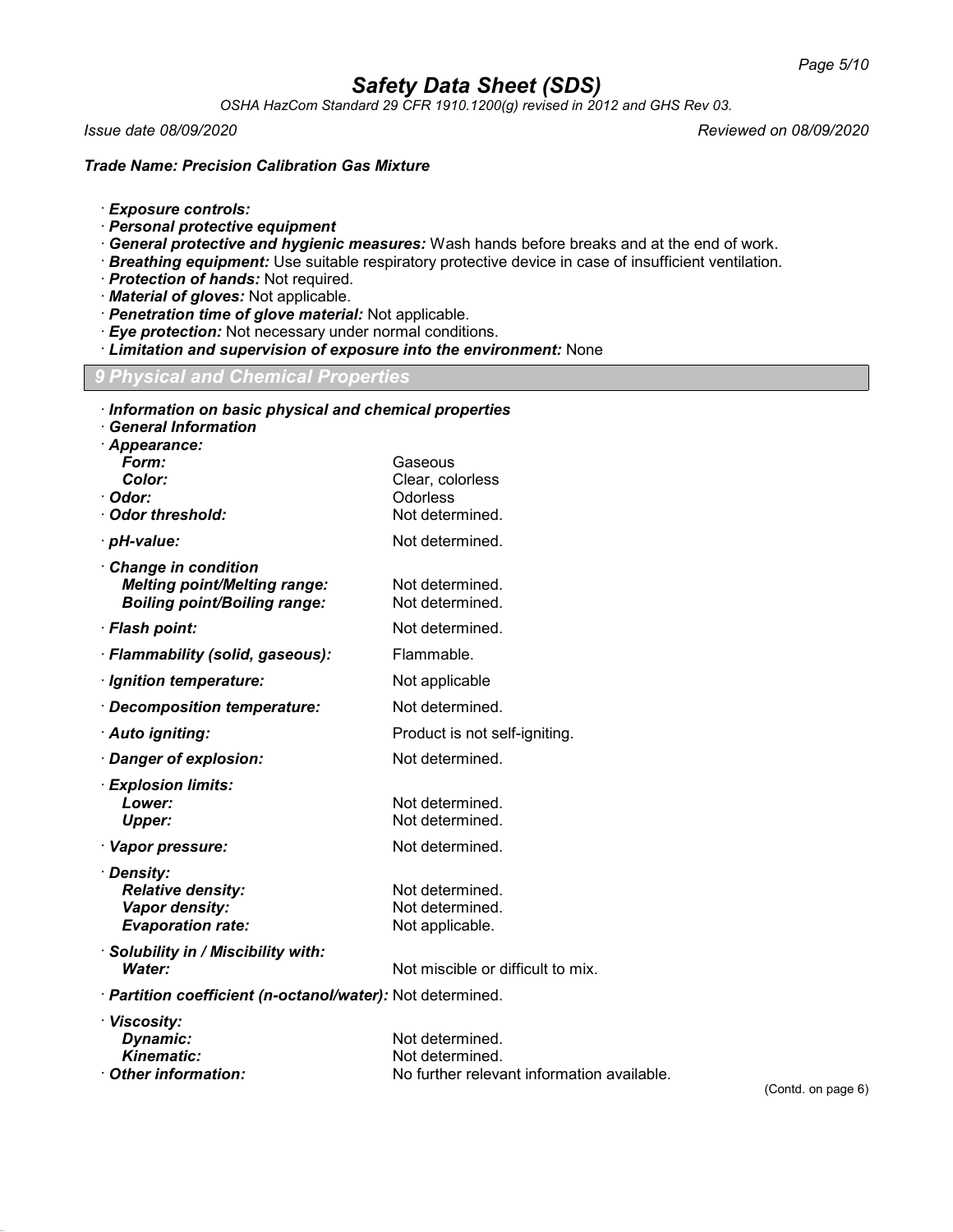*OSHA HazCom Standard 29 CFR 1910.1200(g) revised in 2012 and GHS Rev 03.*

*Issue date 08/09/2020 Reviewed on 08/09/2020*

*Trade Name: Precision Calibration Gas Mixture*

# *Stability and Reactivity*

- · *Reactivity:* No further relevant information available.
- · *Chemical stability:* Stable under normal conditions.
- · *Thermal decomposition / conditions to be avoided:* No decomposition if used according to specifications.
- · *Possibility of hazardous reactions:* No dangerous reactions known.
- · *Conditions to avoid:* No further relevant information available.
- · *Incompatible materials:* Strong oxidizing agents, phosphorous, organic materials and powdered metals.
- · *Hazardous decomposition products:* Nitrogen Oxides (NOx).

## \* *11 Toxicological Information*

- · *Information on toxicological effects:*
- · *Acute toxicity:*
- · *LD/LC50 values that are relevant for classification:* No data available.
- · *Primary irritant effect:*
- · *On the skin:* No irritating effect.
- · *On the eye:* No irritating effect.
- · *Additional toxicological information:*
- · *Carcinogenic categories:*

· *IARC (International Agency for Research on Cancer):*

None of the ingredients are listed.

#### · *NTP (National Toxicology Program):*

None of the ingredients are listed.

· *OSHA-Ca (Occupational Safety & Health Administration):*

None of the ingredients are listed.

### *12 Ecological Information*

- · *Toxicity:* The hazards for the aquatic environment are unknown.
- · *Aquatic toxicity:* No further relevant information available.
- · *Persistence and degradability:* No further relevant information available.
- · *Behavior in environmental systems:*
- · *Bioaccumulative potential:* No further relevant information available.
- · *Mobility in soil:* No further relevant information available.
- · *Additional ecological information:*
- · *General notes:* Generally not hazardous for water.
- · *Results of PBT and vPvB assessment:*
- · *PBT:* Not applicable.
- · *vPvB:* Not applicable.
- · *Other adverse effects:* No further relevant information available.

### *13 Disposal Considerations*

### · *Waste treatment methods*

· *Recommendation:*

Observe all federal, state and local environmental regulations when disposing of this material. Release all residual gas pressure in a well ventilated area. Verify the cylinder is completely empty (0 PSIG). Remove or cover any hazard labels. Return empty cylinder for recycling.

NOTE: Check with the local easte authority before placing any gas cylinder into waste container for pickup. GASCO encourages the consumer to return all cylinders.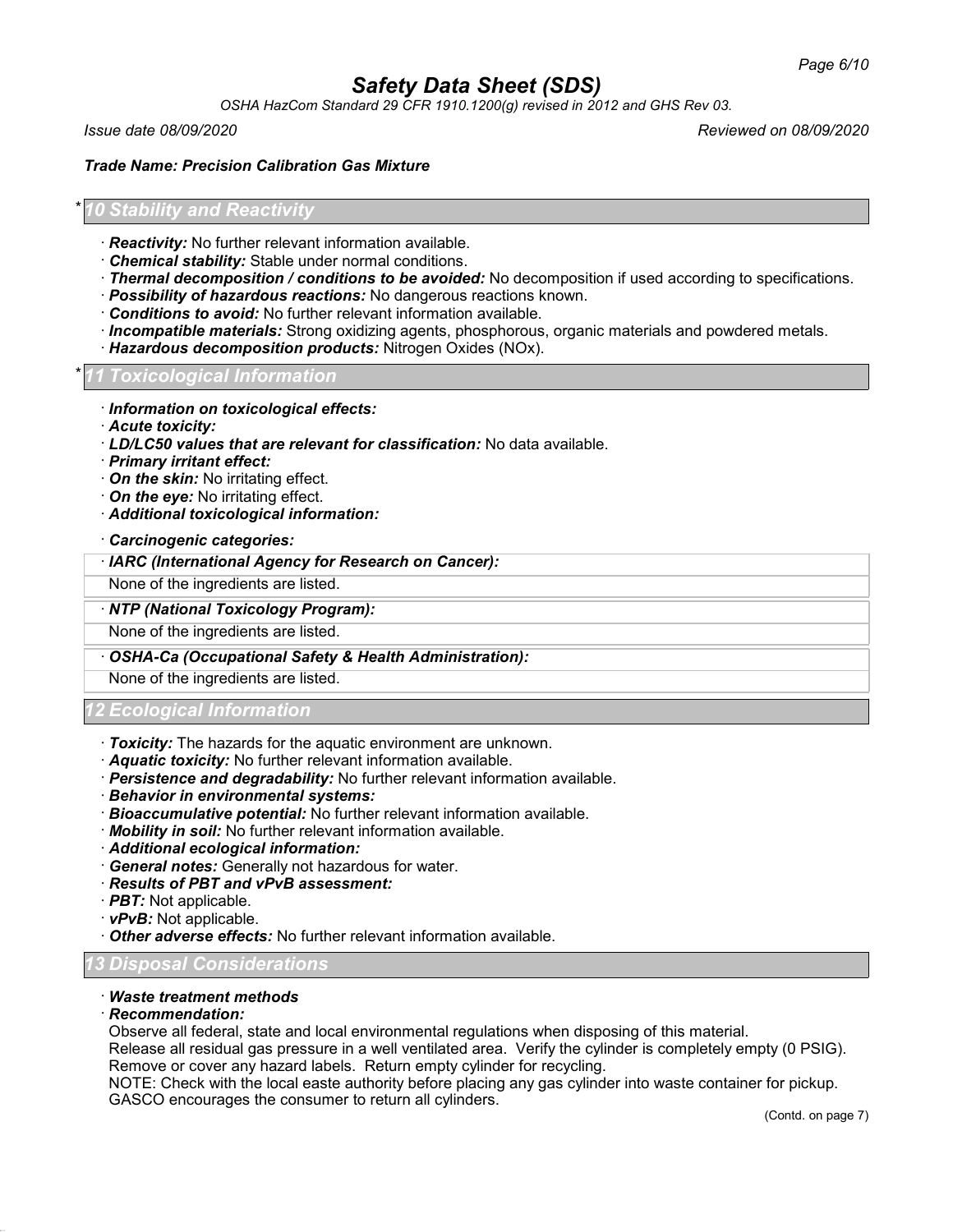*OSHA HazCom Standard 29 CFR 1910.1200(g) revised in 2012 and GHS Rev 03.*

#### *Issue date 08/09/2020 Reviewed on 08/09/2020*

*Trade Name: Precision Calibration Gas Mixture*

· *Waste disposal key:* The U.S. EPA has not published waste disposal numbers for this product's components.

- · *Uncleaned packaging*
- · *Recommendation:* Return cylinder and unused product to supplier.

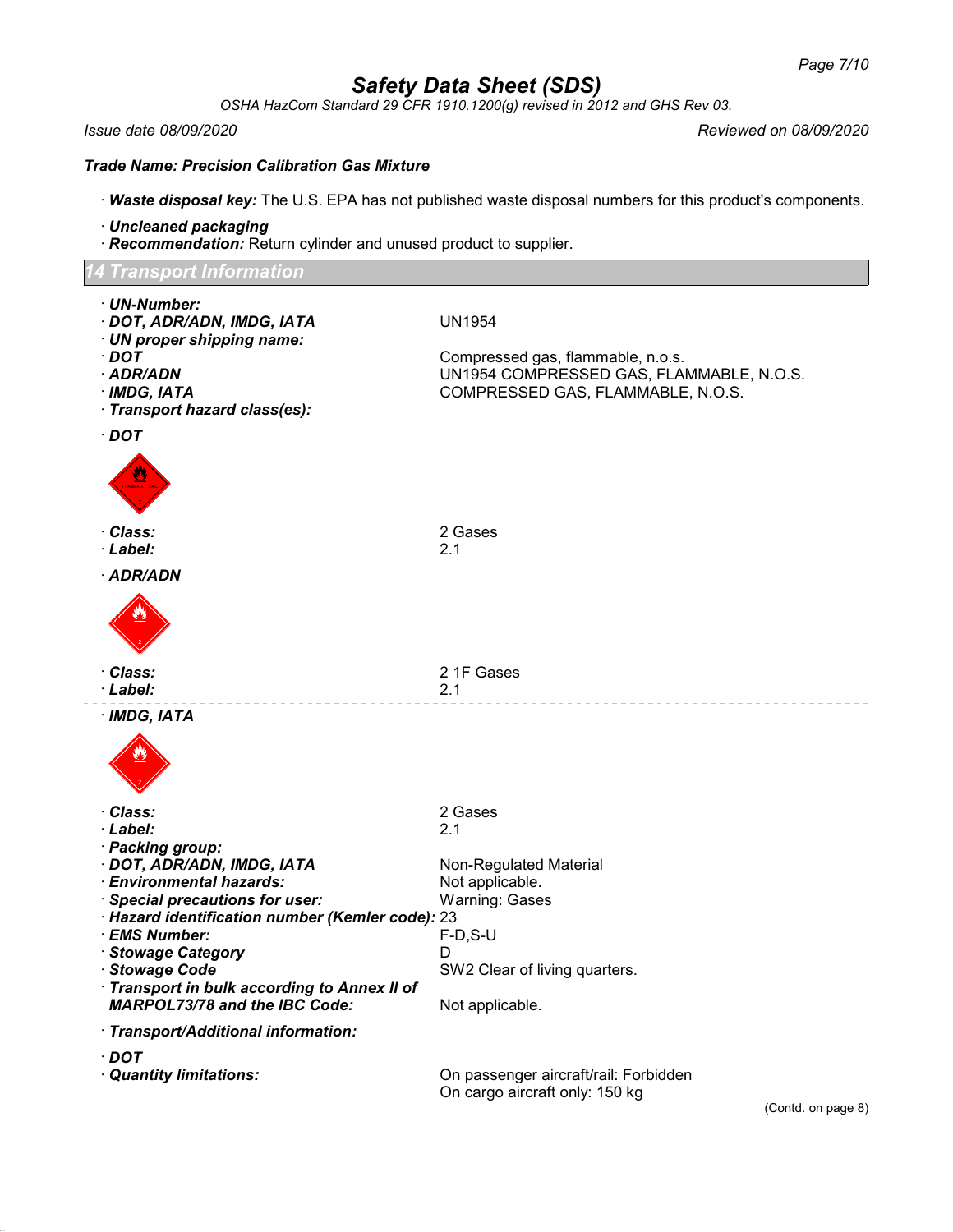*OSHA HazCom Standard 29 CFR 1910.1200(g) revised in 2012 and GHS Rev 03.*

*Issue date 08/09/2020 Reviewed on 08/09/2020*

*Trade Name: Precision Calibration Gas Mixture*

| · ADR/ADN                                                   |                                                                                                 |
|-------------------------------------------------------------|-------------------------------------------------------------------------------------------------|
| <b>Excepted quantities (EQ):</b>                            | Code: E0                                                                                        |
|                                                             | Not permitted as Excepted Quantity                                                              |
| · IMDG                                                      |                                                                                                 |
| · Limited quantities (LQ):<br>· Excepted quantities (EQ):   | 0<br>Code: E0                                                                                   |
|                                                             | Not permitted as Excepted Quantity                                                              |
| · UN "Model Regulation":                                    | UN 1954 COMPRESSED GAS, FLAMMABLE, N.O.S., 2.1                                                  |
| 5 Regulatory Information                                    |                                                                                                 |
| <b>SARA (Superfund Amendments and Reauthorization):</b>     | Safety, health and environmental regulations/legislation specific for the substance or mixture: |
| · Section 355 (extremely hazardous substances):             |                                                                                                 |
| None of the ingredients are listed.                         |                                                                                                 |
| · Section 313 (Specific toxic chemical listings):           |                                                                                                 |
| None of the ingredients are listed.                         |                                                                                                 |
| · TSCA (Toxic Substances Control Act):                      |                                                                                                 |
| All components have the value ACTIVE.                       |                                                                                                 |
| · Hazardous Air Pollutants                                  |                                                                                                 |
| None of the ingredients are listed.                         |                                                                                                 |
| California Proposition 65:                                  |                                                                                                 |
| Chemicals known to cause cancer:                            |                                                                                                 |
| None of the ingredients are listed.                         |                                                                                                 |
| Chemicals known to cause reproductive toxicity for females: |                                                                                                 |
| None of the ingredients are listed.                         |                                                                                                 |
| Chemicals known to cause reproductive toxicity for males:   |                                                                                                 |
| None of the ingredients are listed.                         |                                                                                                 |
| Chemicals known to cause developmental toxicity:            |                                                                                                 |
| None of the ingredients are listed.                         |                                                                                                 |
| · New Jersey Right-to-Know List:                            |                                                                                                 |
| All ingredients are listed.                                 |                                                                                                 |
| · New Jersey Special Hazardous Substance List:              |                                                                                                 |
| 1333-74-0 Hydrogen                                          | F <sub>4</sub>                                                                                  |
| · Pennsylvania Right-to-Know List:                          |                                                                                                 |
| All ingredients are listed.                                 |                                                                                                 |
| · Pennsylvania Special Hazardous Substance List:            |                                                                                                 |
| None of the ingredients are listed.                         |                                                                                                 |
| Carcinogenic categories:                                    |                                                                                                 |
| · EPA (Environmental Protection Agency):                    |                                                                                                 |
| None of the ingredients are listed.                         |                                                                                                 |
| TLV (Threshold Limit Value established by ACGIH):           |                                                                                                 |
| None of the ingredients are listed.                         |                                                                                                 |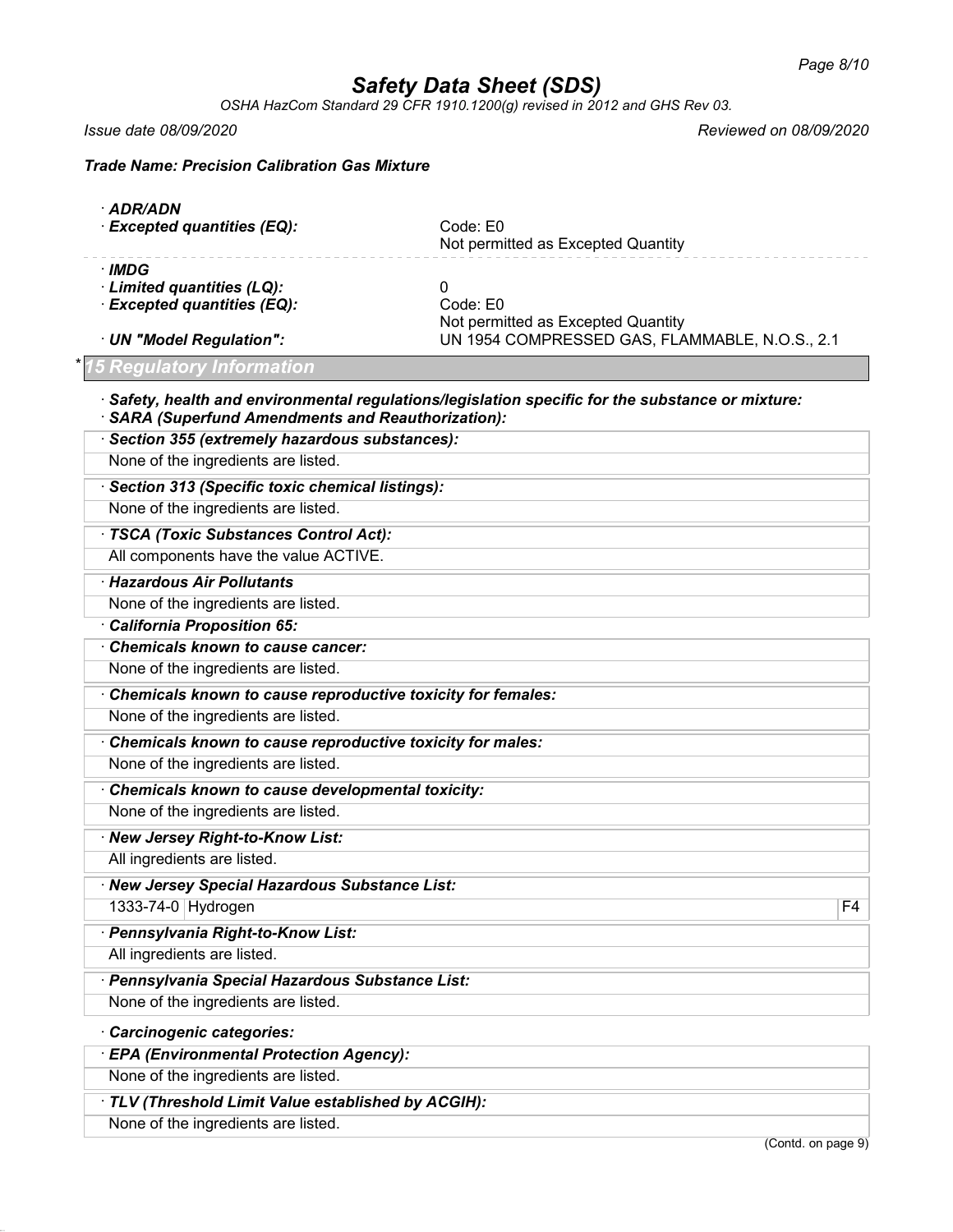*OSHA HazCom Standard 29 CFR 1910.1200(g) revised in 2012 and GHS Rev 03.*

*Issue date 08/09/2020 Reviewed on 08/09/2020*

### *Trade Name: Precision Calibration Gas Mixture*

· *NIOSH-Ca (National Institute for Occupational Safety and Health):*

# None of the ingredients are listed.

### · *GHS label elements*

The product is classified and labeled according to the Globally Harmonized System (GHS).

· *Hazard pictograms:*



### · *Signal word:* Danger

#### · *Hazard statements:*

H220 Extremely flammable gas.

H280 Contains gas under pressure; may explode if heated.

May displace oxygen and cause rapid suffocation.

### · *Precautionary statements:*

- P210 Keep away from heat/sparks/open flames/hot surfaces. No smoking.
	- Leaking gas fire: Do not extinguish, unless leak can be stopped safely.
- P381 Eliminate all ignition sources if safe to do so.
- P410+P403 Protect from sunlight. Store in a well-ventilated place.

#### · *National regulations:*

None of the ingredients are listed.

· *Chemical safety assessment:* A Chemical Safety Assessment has not been carried out.

#### *<i>Other Information*

### · *Relevant phrases:*

Gasco Affiliates, LLC, makes not express or implied warranties, guarantees or representations regarding the product of the information herein, including but not limited to any implied warranty or merchantability or fitness for use. Gasco Affilitates, LLC shall not be liable for any personal injury, property or other damages of any nature, whether compensatory, consequential, exemplary, or otherwise, resulting from any publication, use of reliance upon the information herein.

· *Date of last revision/ revision number:* 08/09/2020 / -

#### · *Abbreviations and acronyms:*

ADR: The European Agreement concerning the International Carriage of Dangerous Goods by Road

- ADN: The European Agreement concerning the International Carriage of Dangerous Goods by Inland Waterways
- IMDG: International Maritime Code for Dangerous Goods
- DOT: US Department of Transportation
- IATA: International Air Transport Association

ACGIH: American Conference of Governmental Industrial Hygienists

EINECS: European Inventory of Existing Commercial Chemical Substances

- ELINCS: European List of Notified Chemical Substances
- CAS: Chemical Abstracts Service (division of the American Chemical Society)
- NFPA: National Fire Protection Association (USA)
- HMIS: Hazardous Materials Identification System (USA)
- LC50: Lethal concentration, 50 percent
- LD50: Lethal dose, 50 percent
- PBT: Persistent, Bioaccumulative and Toxic
- vPvB: very Persistent and very Bioaccumulative
- NIOSH: National Institute for Occupational Safety and Health
- OSHA: Occupational Safety & Health Administration
- TLV: Threshold Limit Value
- PEL: Permissible Exposure Limit
- REL: Recommended Exposure Limit
- Flam. Gas 1: Flammable gases Category 1
- Press. Gas: Gases under pressure Compressed gas